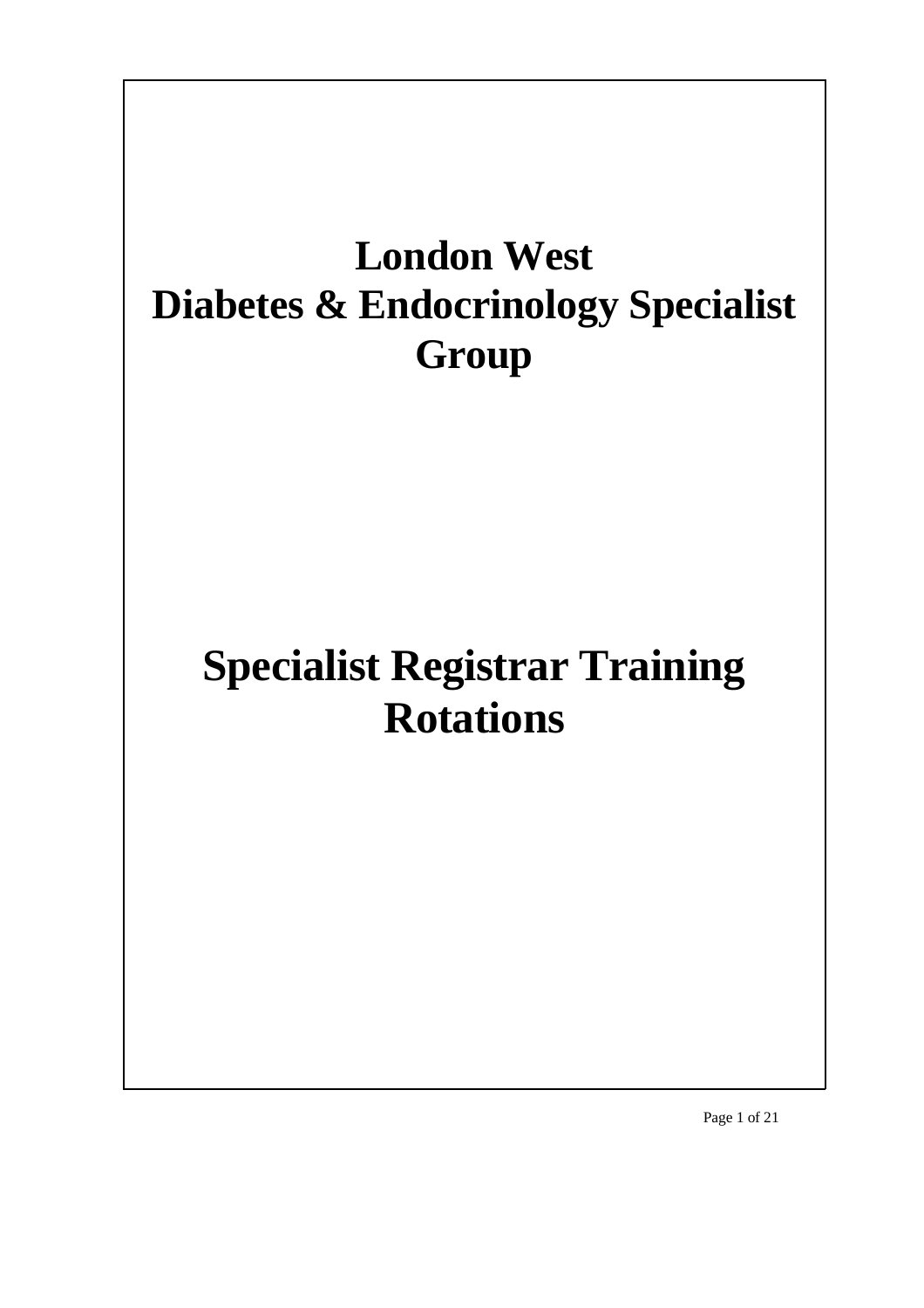# **Introduction**

It is the aim of the London West diabetes and endocrinology training scheme to provide a friendly atmosphere in which full support and encouragement is provided by a team of dynamic and involved consultant trainers. We will do our utmost to ensure that the 5 year rotation is an enjoyable experience, and that it will provide a full and balanced training in diabetes and endocrinology.

# **Hospitals and posts**

The London West diabetes and endocrinology training scheme currently comprises 25 clinical posts, including 10 at Teaching Hospitals (Hammersmith 3, St. Mary's 3, Charing Cross 3, Chelsea & Westminster 1), and 18 at other District General Hospitals (Central Middlesex (2), Ealing (2), Barnet General Hospital, Hemel Hempstead, Hillingdon (2), Northwick Park (3), Watford (2), Stevenage, Welwyn and West Middlesex (2)). The teaching hospitals form part of Imperial College School of Medicine, the largest medical school in the country, and one of the most successful university groups in the world. All posts have been approved as educationally sound, and each of them provides excellent specialist experience and teaching in diabetes and endocrinology. Each is also approved as providing training in General Internal Medicine. The diabetes and endocrinology consultants from these hospitals meet regularly to ensure a uniform excellence of education. We are all committed to the success of our Training programmes in diabetes and endocrinology.

The individual rotations will provide a balance of teaching hospital and district general hospital experience. Each hospital included in the scheme is a major centre, with a large diabetes and endocrinology service. Further experience in all aspects of endocrinology is provided within our Teaching hospitals. We have one of the strongest complements of teaching hospitals in the UK, led by Imperial College Healthcare NHS Trust (Hammersmith, Mary's and Charing Cross) where there are internationally famous departments of diabetes, endocrinology and metabolic medicine. These centres offer a full range of endocrinological experience and educational opportunities, and unique research opportunities. Hammersmith and Charing Cross Hospitals provide special experience and training in all aspects of clinical endocrinology, including endocrine tumours, molecular endocrinology, calcium and bone disorders, in addition to clinical training in diabetic obstetric and endocrine medicine at Queen Charlottes hospital and diabetic renal medicine at the new North London renal and Transplantation Centre. Charing Cross is also the regional neurosciences centre, with a large amount of pituitary surgery, and hence provides good experience in the endocrine management of such patients. St Mary's Hospital and the Chelsea and Westminster Hospital provide special experience in lipids, metabolic medicine, pituitary disorders, reproductive endocrinology and calcium and bone disorders.

# **Overview of rotational schemes**

The core training curriculum for training in diabetes and endocrinology specifies that each Trainee needs a balance of District General and Teaching Hospital experience, to obtain the combined CCST in Diabetes & Endocrinology and General (Internal) Medicine, and that, where possible, the first year of all rotations shall be within a DGH. All our posts are approved for training in both  $D \& E$  and G (I) M. There are 10 Teaching hospital posts and 18 DGH posts. These comprise: (see next page)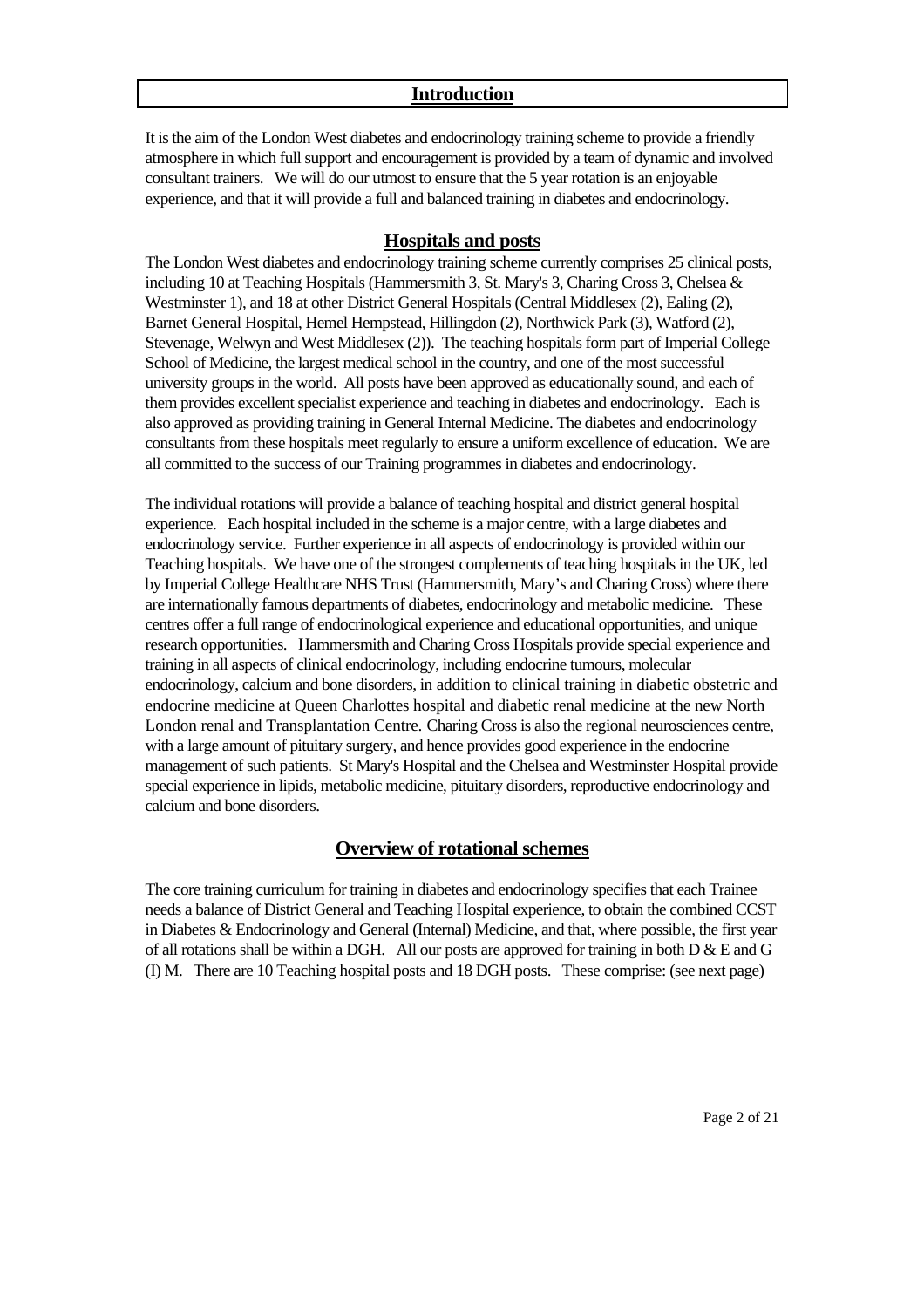Hammersmith Hospital *3 posts* Central Middlesex (2) Charing Cross Hospital *3 posts* Ealing (2) St Mary's Hospital *3 posts* Edgware/Barnet Chelsea & Westminster *1 post* Hemel Hempstead

# **Teaching Hospitals District General Hospitals**

Hillingdon (2) Northwick Park (3) The Lister, Stevenage Watford (2) Welwyn Garden City (2) West Middlesex (2)

# **Individual rotations**

Each trainee's rotation will standardly comprise two or three years in district general hospitals, two years in teaching hospitals, and hopefully 1 or more years' research. The first year of a rotation will ideally be within a DGH, as laid down by the regulations. The actual choice of posts to form each trainee's rotation will be agreed individually, taking into account individual preferences, based for example on where they are living, and their educational needs. We have found that both trainees and trainers prefer this more flexible approach to rigid 5 year rotations. We will strive to ensure that all trainees will receive a broad, balanced and comprehensive education over their 5 years, with ample experience in general and specialist endocrinology and diabetes, as well as general medicine. Those trainees undertaking at least one year's research can count 1 year towards their CCST, and thus will require only 4 years' clinical posts.

# **Current vacancies**

Examples of the rotation can be seen on http://meeran.info

At present, appointments are made through the national scheme to start in August 2010. There may also be LATs available.

# **Research**

This rotation offers outstanding research opportunities. It is our aim to help all candidates who wish to obtain a higher degree (MD or PhD) to achieve this. In the last four years, 15 registrars have successfully obtained an MRC or Wellcome three-year research training fellowship, and in all cases this has led to a successful higher degree. Our internationally renowned institution (Imperial College School of Medicine), and the active and successful research teams at both Hammersmith and St Mary's will assist any applicant to obtain a fellowship. The high quality of laboratory facilities available, advanced research techniques and our outstanding track record make this rotation an ideal place to obtain research training in a supportive and enjoyable environment.

In addition, we have opportunities for academically minded candidates to apply for academic NTNs, which will give them some time of protected time in the lab in order to apply for further funding to obtain a higher degree during their SpR training. Particulars of the academic post (NTN(A)) are given below: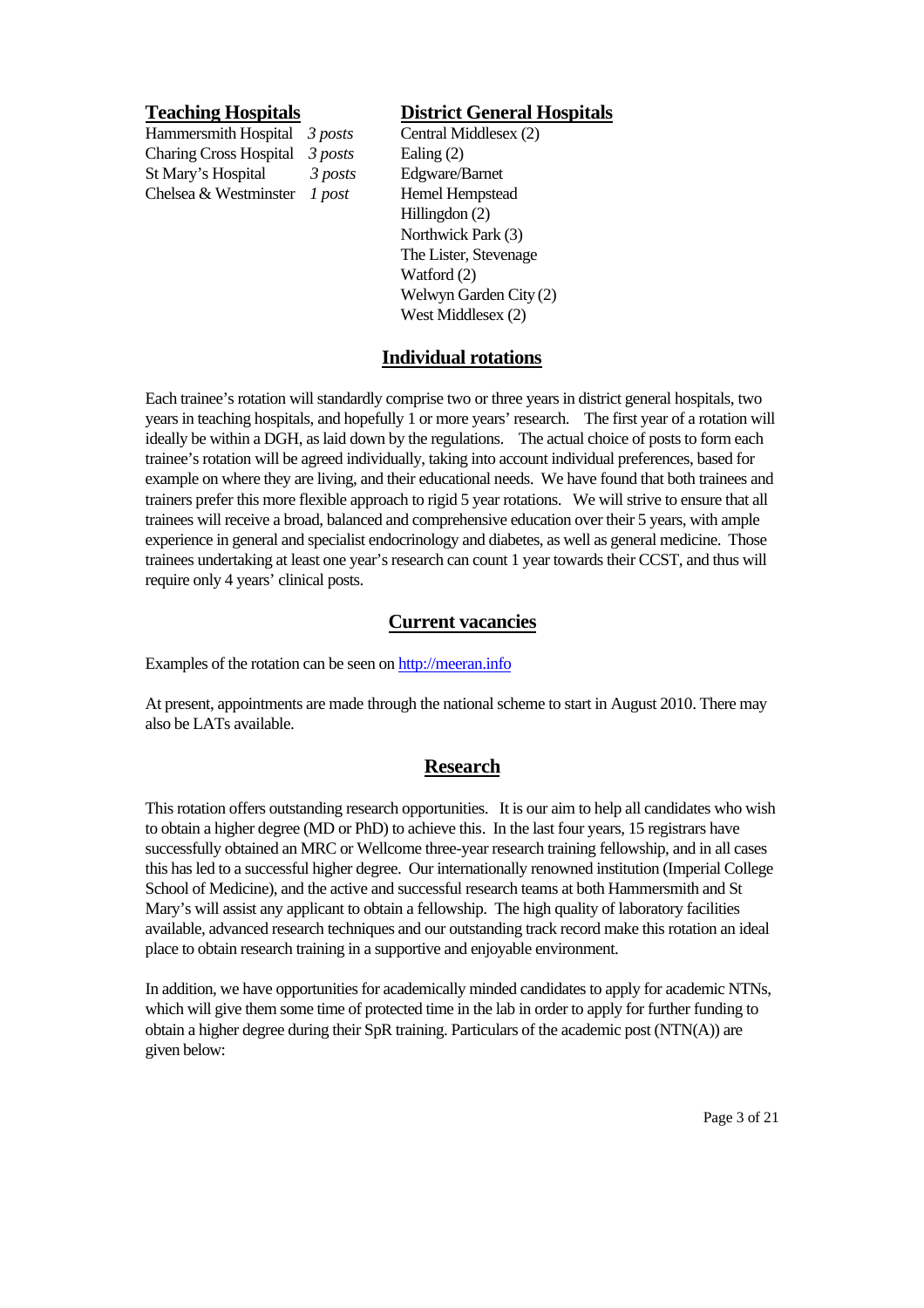# **Academic Clinical Fellows: Department of Investigative Medicine, Imperial College London. (NTN (A)'s) will interview on 17 December 2009 for August 2010.**

# **Closing date : 4th Dec 2009.**

Academic Clinical Fellows are Specialist Registrar level training posts which allow the successful candidate to spend 75% of their time in clinical training and 25% of their time undertaking research in the Department of Metabolic Medicine at Imperial College Medical School.

The Department of Investigative Medicine has an outstanding record for translational research. For example, our group has conducted the first human infusions of a number of novel peptides in man which have been done by Clinical Training Fellows (including ghrelin (Wren et al. JCEM 2001), peptide YY (PYY) (Batterham et al. Nature 2002), oxyntomodulin (Cohen et al. JCEM 2003), kisspeptin (Dhillo et al. JCEM 2005 & 2007). The department is well-equipped and consists of a team of clinical academics and basic scientists with a wide variety of scientific expertise, including molecular biology, imaging, animal physiology, peptide chemistry, neurophysiology and cell biology, who work very closely together. The Department's rating in the most recent HEFCE Research Assessment Exercise was 5\*. The Unit is funded by numerous grants including programme grants from the Medical Research Council (MRC) and the Wellcome Trust. The Department has a very good record of training Clinical Fellows; in the last 5 years the Department has trained 12 Wellcome Trust and MRC Clinical Training Fellows), who have subsequently achieved excellent senior positions, and currently there are 5 Wellcome Trust and MRC Clinical Training Fellows in the laboratory.

Research will be supervised by Professor SR Bloom (s.bloom@imperial.ac.uk) and Dr. W. Dhillo (w.dhillo@imperial.ac.uk). There are a wide range of projects which the ACF will be able to choose from ranging from basic science projects through to clinical translational research to investigate the action of novel hormones. Our basic science research investigates novel factors which regulate appetite and endocrine function. We use cutting edge molecular biology techniques including BAC transgenesis and viral gene transfer in order to increase or decrease specific gene function. Our clinical research investigates 'first into man' studies of novel peptides which affect appetite and endocrine function. During the 3 month research placement, there will be no or minimal clinical duties allowing the Academic Clinical Fellow to conduct high quality research and apply for a Clinical Training Fellowship during the second year of this programme. The training given during this Academic fellowship programme will be specifically tailored to support doctors entering research for the first time and is flexible and trainee-centred. Details of the North West London SpR rotation in diabetes and endocrinology can be seen on http://meeran.info, where a prospectus can be downloaded.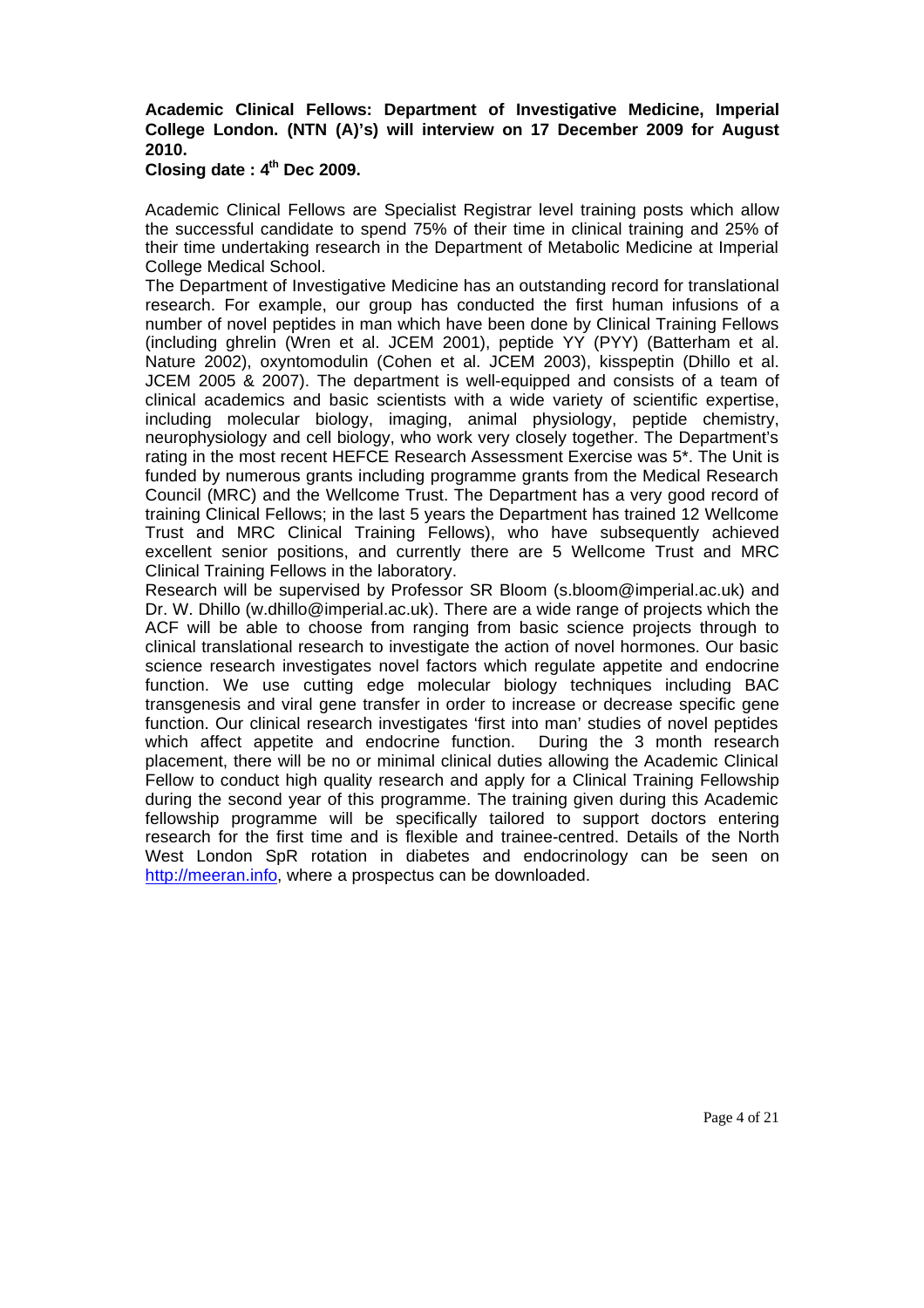# **Appraisal and assessment**

Regular appraisal and assessment is an important component of all posts. This is a two-way process, both to ascertain that satisfactory progress is made by the Trainee and to ensure that each post provides good educational experience, and is an enjoyable experience! We will strive to ensure that no post is unduly arduous, and that any local problems are resolved satisfactorily. We are absolutely committed to the welfare of our Trainees.

# **Structured training programme**

The structured training programme consists of monthly meetings under the direction of Professor Karim Meeran and Professor Stephen Bloom (Hammersmith Hospital), and Dr. Keith Steer (Northwick Park). These are proving to be extremely popular, and have an important social as well educational role, enabling all the Trainees in London West to stay in close contact with each other. In addition, all posts provide regular time-protected sessions for education internally. Details of the programme are always available on the internet: http://meeran.info

# **Summary**

Our training programme scheme offers an excellent balance of prestigious teaching hospitals and good district general hospitals, all of which offer first-rate experience and training in general medicine, diabetes and endocrinology. In addition, we have a committed group of consultants at all the hospitals who will strive to ensure that the content of each post, and the design of each individual's training rotation, is optimized. We are determined to make the North West Thames Diabetes and Endocrinology Training Scheme a resounding success, and would encourage talented colleagues wishing to pursue a career in diabetes & endocrinology to join us! We look forward to meeting you.

**Dr Keith Steer** Northwick Park Hospital Chairman London West Diabetes & Endocrinology Specialist Group 01895 279265

| Dr Rowan Hillson | Hillingdon Hospital |
|------------------|---------------------|
| 01895 279265     |                     |

**Dr Stephen Robinson** St Mary's Hospital 020 7886 6037

**Professor Stephen Bloom**, Hammersmith Hospital Training Programme Director

020 8383 3242

**Professor Karim Meeran** Charing Cross Hospital

Training Programme Director 020 8846 1065 k.meeran@imperial.ac.uk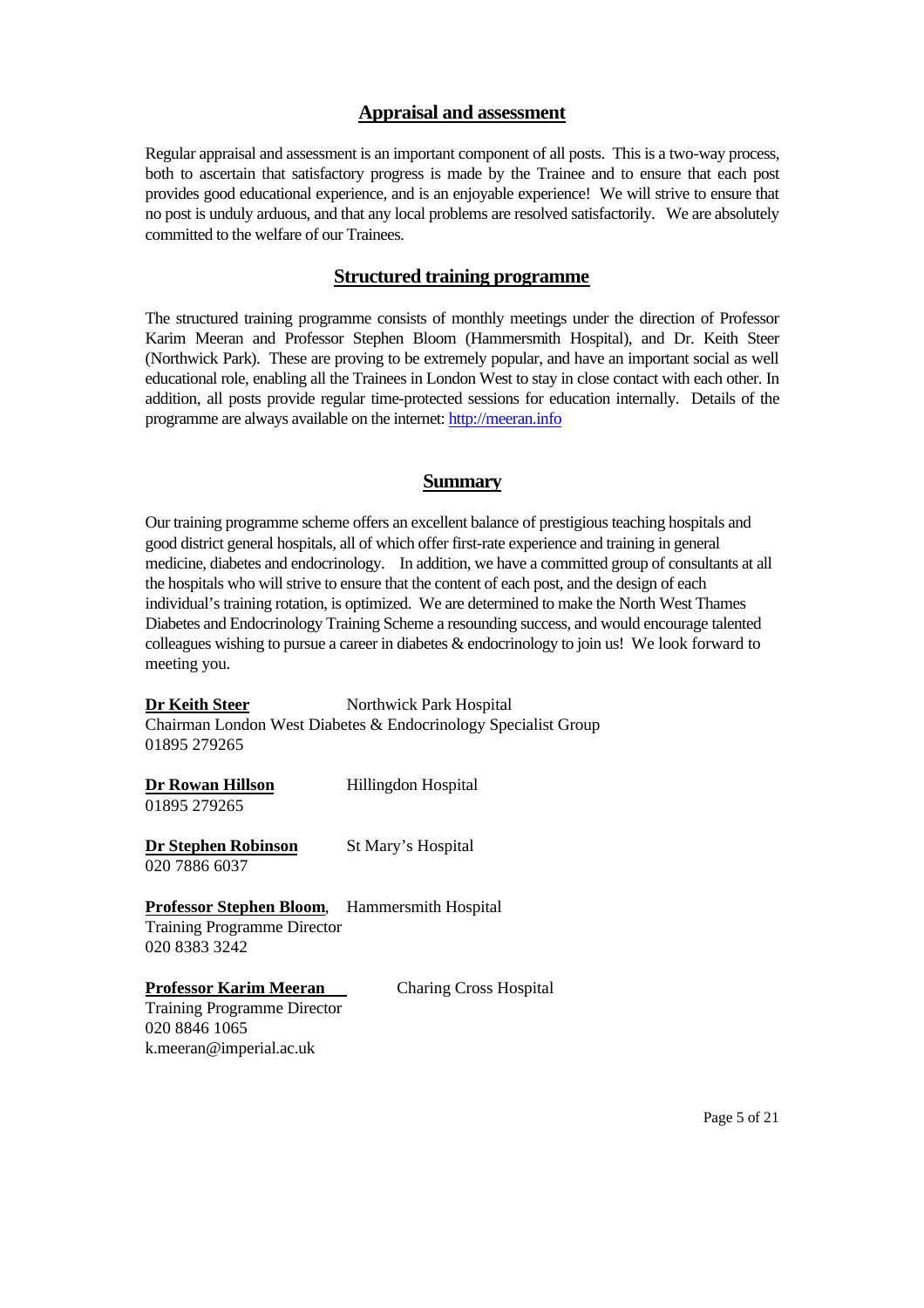# **HOSPITAL Barnet General**

**CONSULTANT(S) Drs Mark Cohen and Dr J R Katz**

#### **GENERAL MEDICINE DUTIES**

Acute take rota 1:5

Approximate number of medical beds 20

Approximate number of emergency admissions per 24 hours 25

Composition of the intaking team: SHOs 2 Hps 1

#### **CLINICS PER WEEK** Total clinic sessions (half-days) per week

Diabetes 2 Endocrine 1 General medicine 1 Others 1

#### **DIABETES EXPERIENCE**:

2 busy diabetic clinics

#### **ENDOCRINE EXPERIENCE**:

2 OP clinics and any in-patient referrals and outpatient antenatal medical clinic

# **INTERNAL TEACHING PROGRAMME**:

In service

### **RESEARCH OPPORTUNITIES**

Available

### **SPECIFIC ATTRACTIONS OF THE POST**

New DGH. Good diabetes / endocrine / antenatal medicine experience

**CONTACT NUMBERS**: Consultant(s).............020 8216 5479

Current postholder: Dr. Agha Jaffar

Medical Staffing Department:...............4865

Page 6 of 21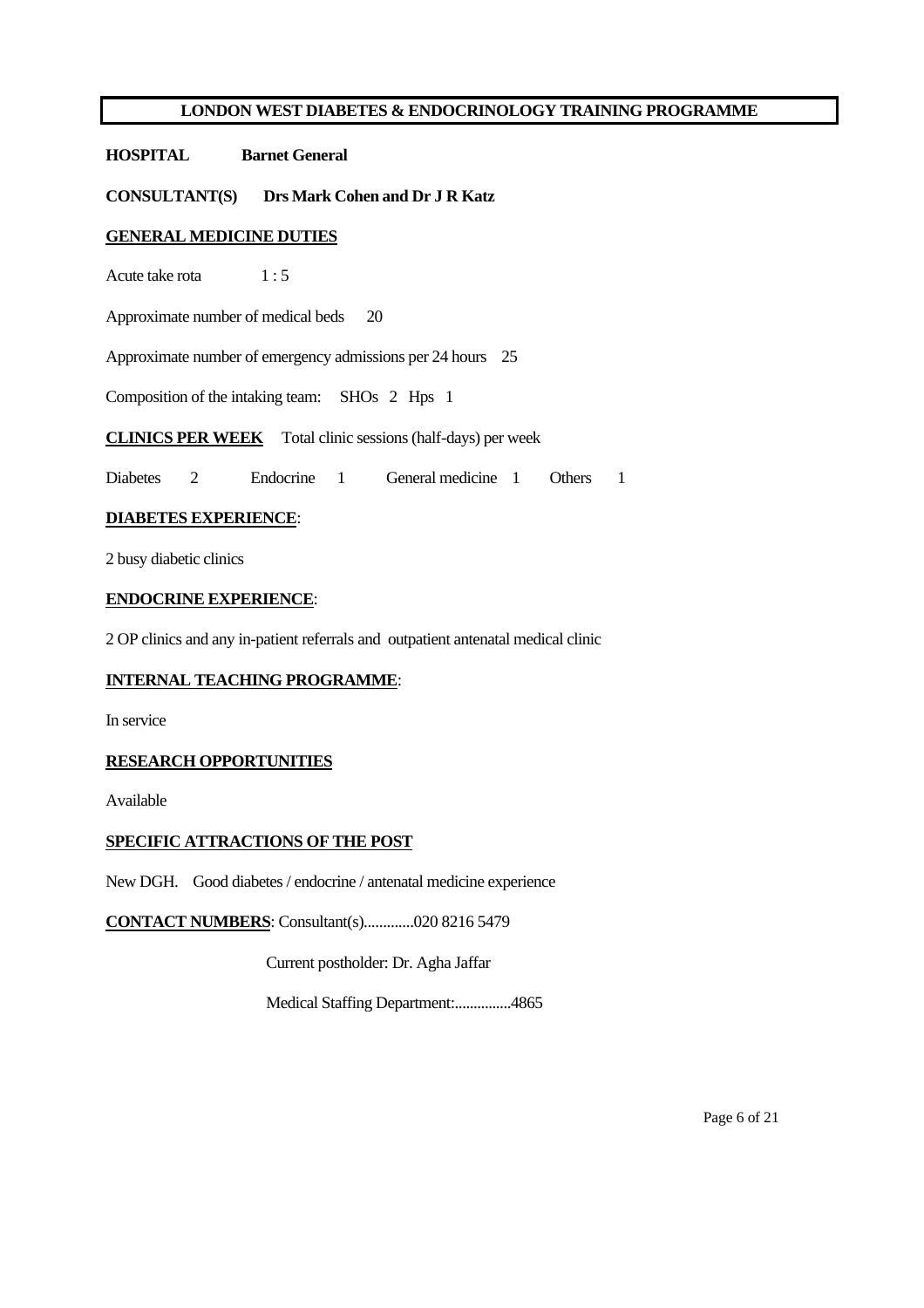**HOSPITAL: Central Middlesex Hospital**

#### **CONSULTANTS: Dr Daniel Darko , Dr Devasenan Devendra & Dr Wing-May Kong**

#### **GENERAL MEDICINE DUTIES**

Acute take rota: 1:4 (Non selective) for firm and 1:8 Partial shift rota for SpRs

Approximate number of emergency admissions per 24 hours: 15-20

Composition of the team: 1 SHO , 1 House Physician

**CLINICS PER WEEK** Total clinic sessions (half-days) per week 4

Diabetes 1 Endocrinology 1 Weight management of obese Diabetics 1 Joint Renal/Diabetic 1 General Medicine 1 Paediatric Diabetes (alternate weeks)

#### **DIABETES EXPERIENCE**:

Excellent opportunities in all aspects of diabetes management in a multi-ethnic population Opportunities for specific training in ante-natal management, paediatric diabetes, and diabetic ophthalmology (including slit lamp examination) in regular joint clinics

### **ENDOCRINE EXPERIENCE:**

Weekly general endocrine clinic including thyroid, pituitary and reproductive endocrinology Opportunity for training in radio-active iodine treatment for thyrotoxicosis

# **INTERNAL TEACHING PROGRAMME:**

Hospital staff rounds; Morning report meetings (emergency medicine review); Post-clinic endocrinology review meetings; Multi-disciplinary diabetes unit meetings (all weekly).

### **RESEARCH OPPORTUNITIES**

Potential for clinical audit & research projects in diabetes, particularly in Indo-Asian community

#### **SPECIFIC ATTRACTIONS OF THE POST**

Excellent general internal medicine, diabetes and endocrinology experience in a friendly DGH. Well developed multi-disciplinary team and diabetes centre.

**CONTACT NUMBERS**: Consultants: 020 8453 2401

Current postholder: 020 8453 2000 ((bleep 240 or bleep 831))

Medical Staffing: 020 8453 2482

Page 7 of 21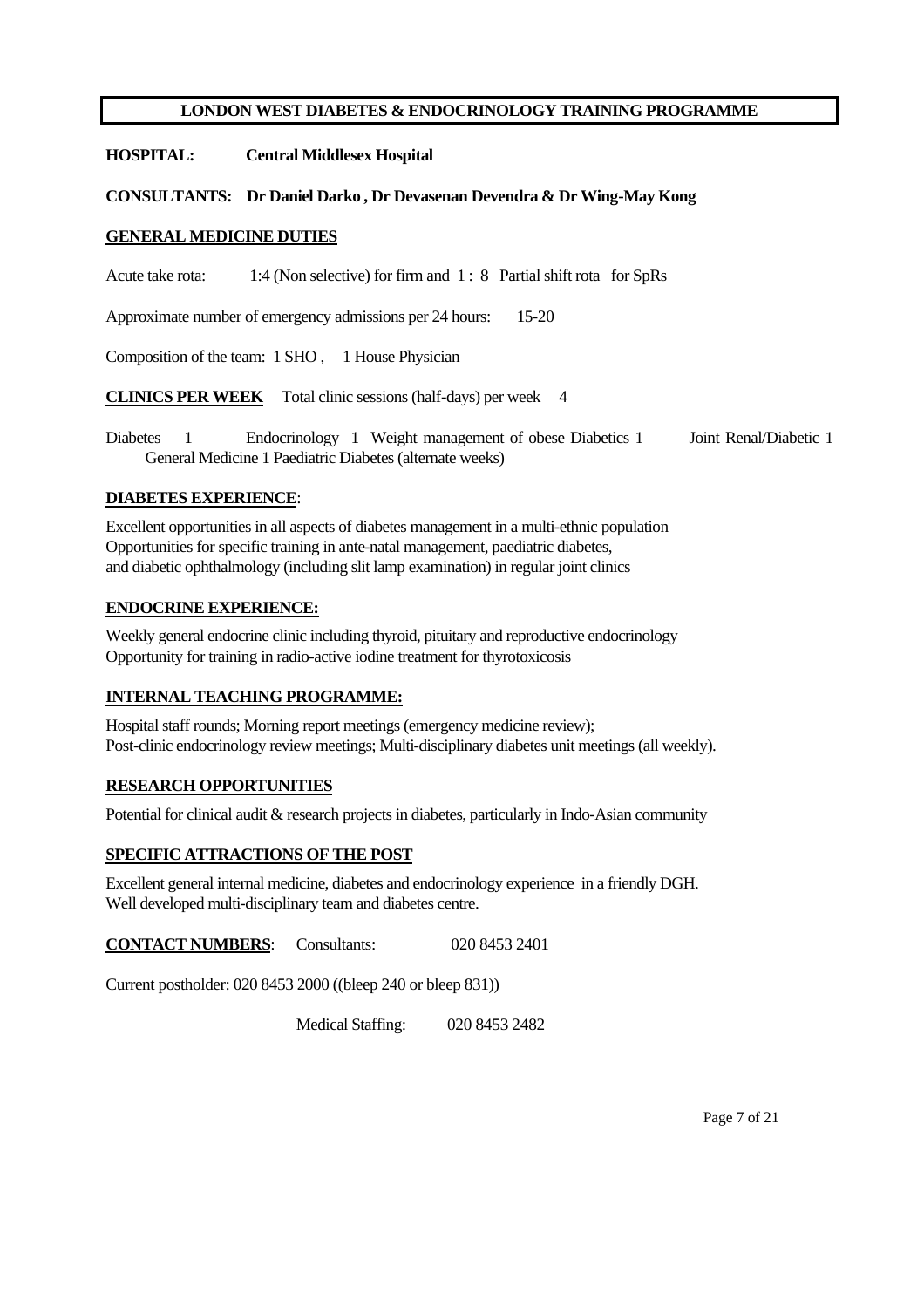#### **HOSPITAL: Charing Cross**

### **CONSULTANT(S) Prof K Meeran, Dr. E Hatfield, Dr A Dornhorst, Prof SR Bloom, Dr. A. Goldstone, Dr. W. Dhillo, Dr. N. Martin, Dr. T Tan. GENERAL MEDICINE DUTIES**

Acute take rota 4 weeks GIM and 10 weeks pure endocrinology and diabetes Approximate number of medical beds 10

All posts count for GIM. The posts are rotational with 10 weeks specialist endocrinology and diabetes and 4 weeks of GIM (1 week nights, 1 week off, 1 week days, 1 week mixed on average). SPRs cover specialist endocrinology on both the Hammersmith and Charing Cross sites to maximise exposure of all SPRs to the neuroendocrine tumour and pituitary clinics.

**CLINICS PER WEEK** Total clinic sessions (half-days) per week

Diabetes 1 Endocrine 2 - 3 General medicine 1

#### **DIABETES EXPERIENCE**:

Looks after a large Type 1 diabetic population with two dedicated Type 1 diabetic clinics a month and one insulin pump clinic a month. Highly integrated Type 2 diabetic service with primary care. Excellent teaching in diabetic vascular and foot care.

#### **ENDOCRINE EXPERIENCE**:

Excellent, providing experience of the workup and perioperative management of pituitary tumours, including Cushings disease, macroprolactinomas, large chromophobe adenomas. Charing Cross is the Regional Neurosciences centre, with its own pituitary surgeon.

#### **INTERNAL TEACHING PROGRAMME**:

Friday case presentatons, staff round (weekly), diabetic foot MDT and regular endocrine teaching rounds and many other seminars

#### **RESEARCH OPPORTUNITIES**

Because the post has close liason with pituitary surgery, postholders may be able to set up research involving pituitary disease.

#### **SPECIFIC ATTRACTIONS OF THE POST**

Excellent experience of general and pituitary endocrinology. The Hammersmith and Charing Cross posts are unique in that they have 10 weeks out of every 14 with specialist endocrine and diabetes only.

**CONTACT NUMBERS**: Consultant (Karim Meeran) 020 8846 1065

Current postholders 0181 383 1000 bleep 1064 or 1061 Medical Staffing Department 020 8846 7400

Page 8 of 21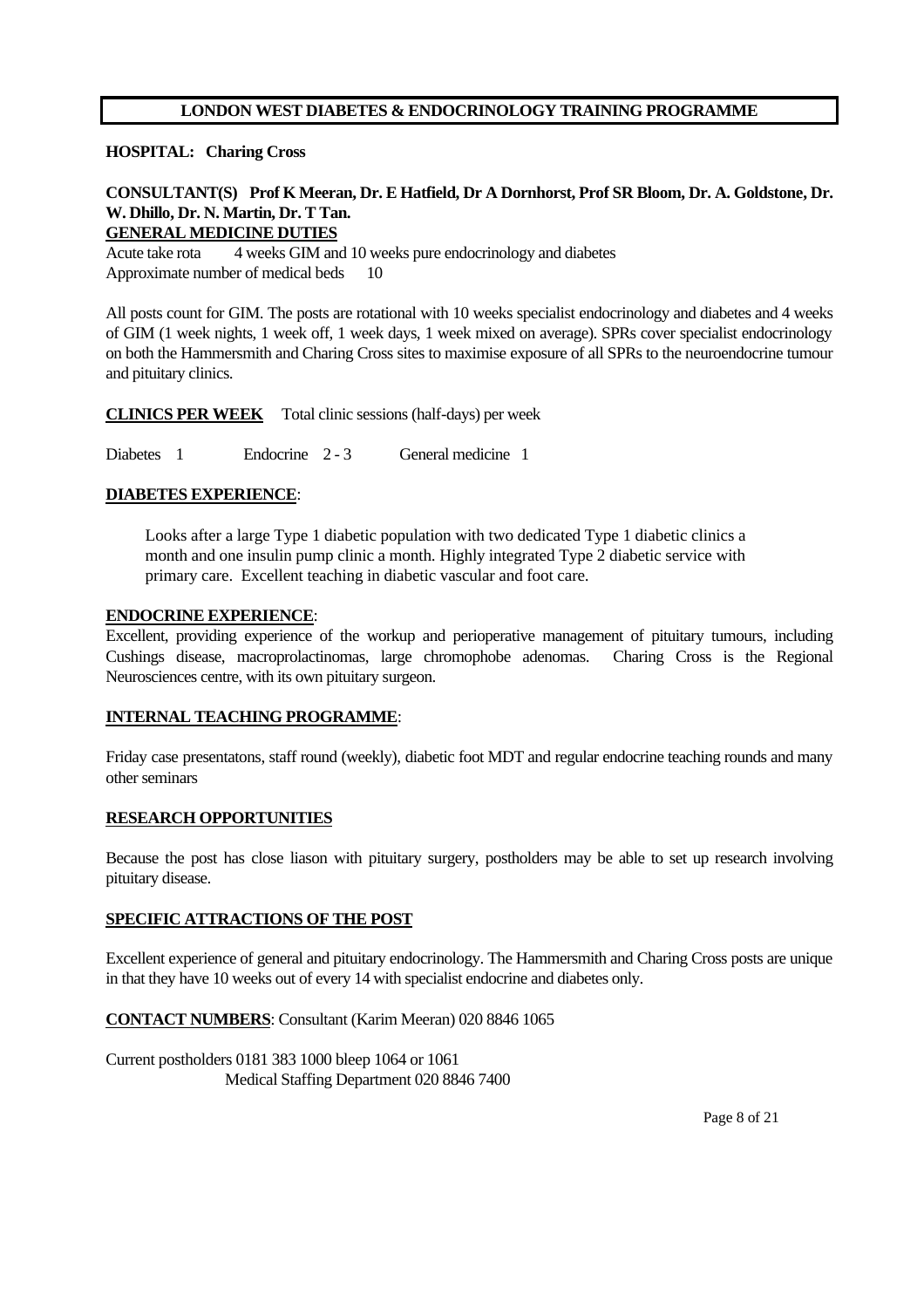# **HOSPITAL Chelsea & Westminster Hospital**

# **CONSULTANT(S) Dr M D Feher, Dr K P Shotliff, Dr A Wren, Dr. D Morganstein Dr. N Bridges (Paediatric Endocrinology) , Dr G Ball (Chemical Pathology)**

### **GENERAL MEDICINE DUTIES**

Acute take rota 1:15

Approximate number of medical beds (total) 150

Approximate number of emergency admissions per 24 hours 15 - 25

Composition of the intaking team: Hospital at night 2xFY1, 1xFY2 /SHO-CMT1, 1xSpR Day time on call – AMU team 2xSpR, 2xFY2/SHO-CMT1, 2xFY1

**CLINICS PER WEEK** Total clinic sessions (half-days) per week.

Diabetes 1 Endocrine 2 General medicine / lipids / Obesity 1

Other options available: Antenatal diabetes / paediatric diabetes / paediatric endocrinology (Nicola Bridges) / diabetic nephropathy and hypertension / diabetic retinal screening clinic / Familial Lipid Clinic / Gynae-endocrine clinic / HIV-Viral Diabetes Clinic / Cystic Fibrosis Diabetes Clinic / Refsums Clinics / Insulin Pump Clinic.

# **DIABETES EXPERIENCE**:

Excellent general and sub-speciality inpatient and outpatient diabetes exposure with good multidisciplinary support with in a dedicated diabetes centre. Unique HIV-Diabetes clinics and Cystic Fibrosis Diabetes Clinic linked with Brompton Hospital. A dedicated Diabetic Retinopathy Clinic with Mr. Nigel Davies allows good experience in diabetic retinopathy management. Links with the Royal Brompton Hospital and the Royal Marsden Hospital gives good sub-speciality experience. In house CGMS / Continuous Glucose Monitoring equipment and 24 hour BP monitoring and MDT meeting to review results allows for experience with these modalities of care.

### **ENDOCRINE EXPERIENCE**:

Excellent general and sub-speciality endocrine exposure with dedicated endocrine surgeon on site and combined surgery / medical clinics. Full day ward endocrine testing facilities. Good metabolic medicine exposure with secondary and tertiary referral lipid OP clinic experience, & unique Refsums Clinic. Links with the Royal Brompton Hospital and the Royal Marsden Hospital gives good sub-speciality experience. Availability of Paediatric endocrinology exposure with Dr Bridges.

### **INTERNAL TEACHING PROGRAMME**:

Twice weekly departmental meetings  $\&$  clinic teaching in all out patient specialities.

Separate weekly Diabetes MDT and Endocrine Results MDTs allow for case based discussion and education in all aspects of diabetes and endocrinology with community, chemical pathology, surgical and paediatric colleagues. A separate X-ray meeting also follows an MDT model with our radiology and endocrine surgical colleagues. Hospital medical grand round meeting weekly.

Opportunity to participate in undergraduate and postgraduate multidisciplinary teaching.

Page 9 of 21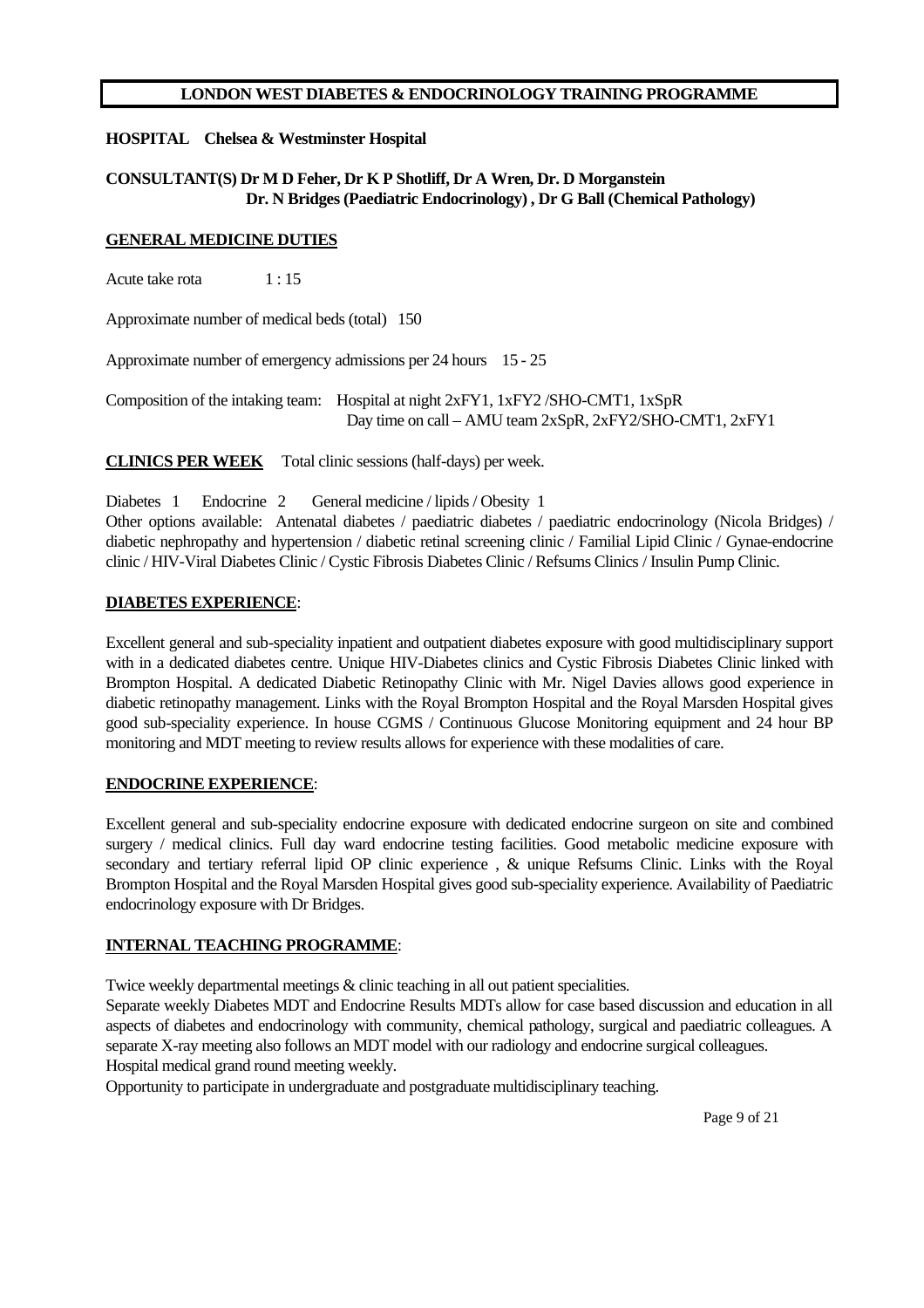# **RESEARCH OPPORTUNITIES**

Laboratory & clinical research with Clinical Pharmacology Trials Unit support

# **SPECIFIC ATTRACTIONS OF THE POST**

Excellent experience with enthusiastic team approach. Offering a wide range of practical and clinical research experiences.

**CONTACT NUMBERS**: Consultant(s) 020 8746 8134, 02087462730, 02082375294

Current postholder 020 8746 8134 bleep 0155

Medical Staffing Department 020 8746 8000 x 7919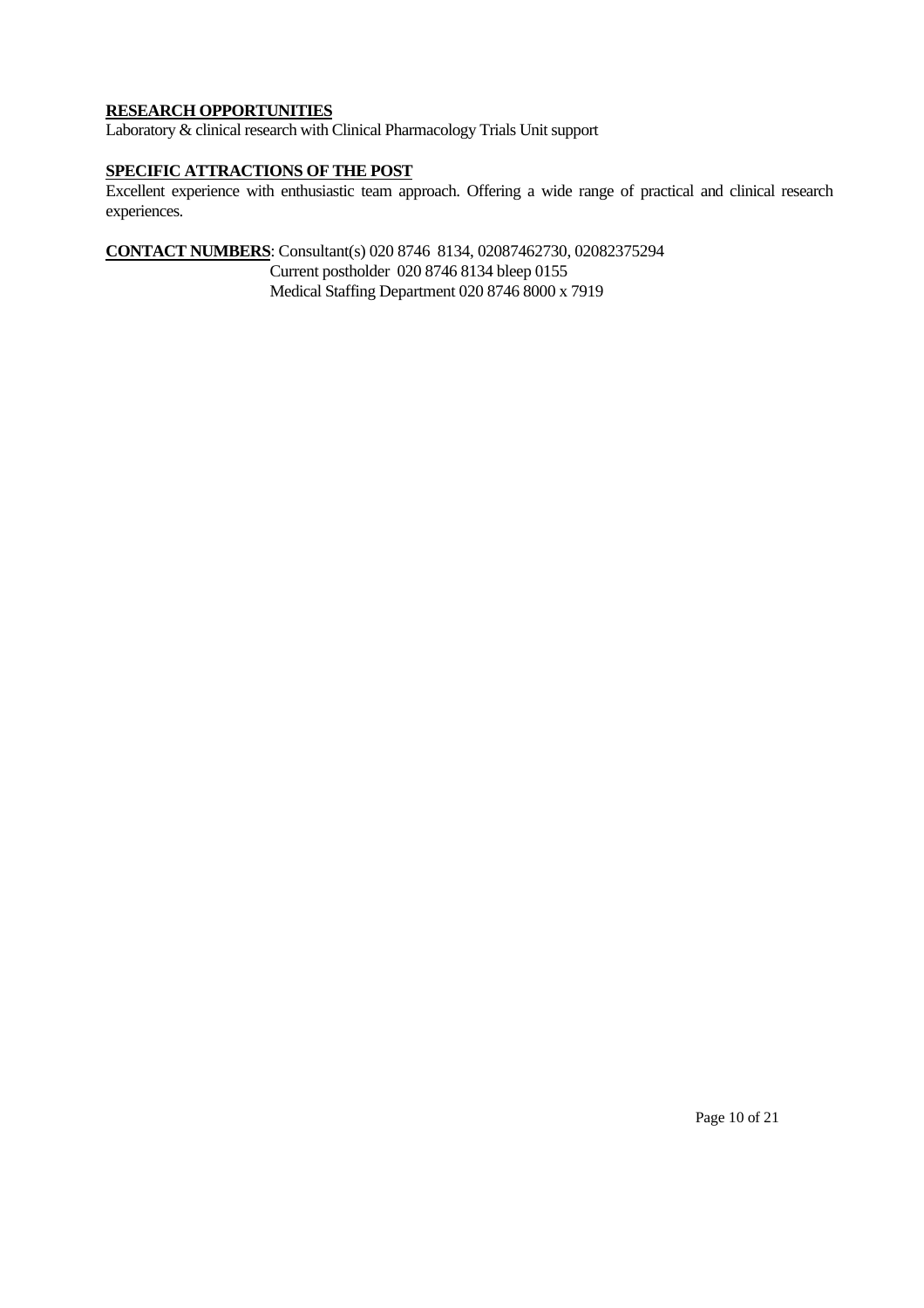### **HOSPITAL Ealing Hospital**

#### **CONSULTANT(S) Dr Richard Bell, Dr Kevin Baynes, Dr Mary Cummins (Paediatrics)**

#### **GENERAL MEDICINE DUTIES**

Acute take rota 1: 5

Approximate number of medical beds 25

Approximate number of emergency admissions per 24 hours 15-20

Composition of the intaking team: F2/ST1/ST2 2 F1 2

**CLINICS PER WEEK** Total clinic sessions (half-days) per week 3

Diabetes 1-2 Endocrinology & General medicine 1-2 Others

### **DIABETES EXPERIENCE**:

Wide experience in all aspects of diabetes care. Opportunity to attend specialist clinics in paediatrics, young adults, foot clinic, antenatal & ophthalmology.

#### **ENDOCRINE EXPERIENCE**:

Good experience in DGH endocrinology practice.

#### **INTERNAL TEACHING PROGRAMME**:

Weekly departmental meeting. Post-clinic endocrine case discussion. Hospital grand rounds.

#### **RESEARCH OPPORTUNITIES**

Active research programme on diabetes in the Asian community in Southall.

#### **SPECIFIC ATTRACTIONS OF THE POST**

Wide experience in general medicine, diabetes & endocrinology, in an exceptionally friendly hospital. Workload kept to manageable proportions!

**CONTACT NUMBERS**: Consultant(s) 020 8967 5384 (direct line), secretaries 020 8967 5489 or 5383

Current postholders 020 8967 5000 bleep 002 or 287

Medical Staffing Department 020 8967 5616

Page 11 of 21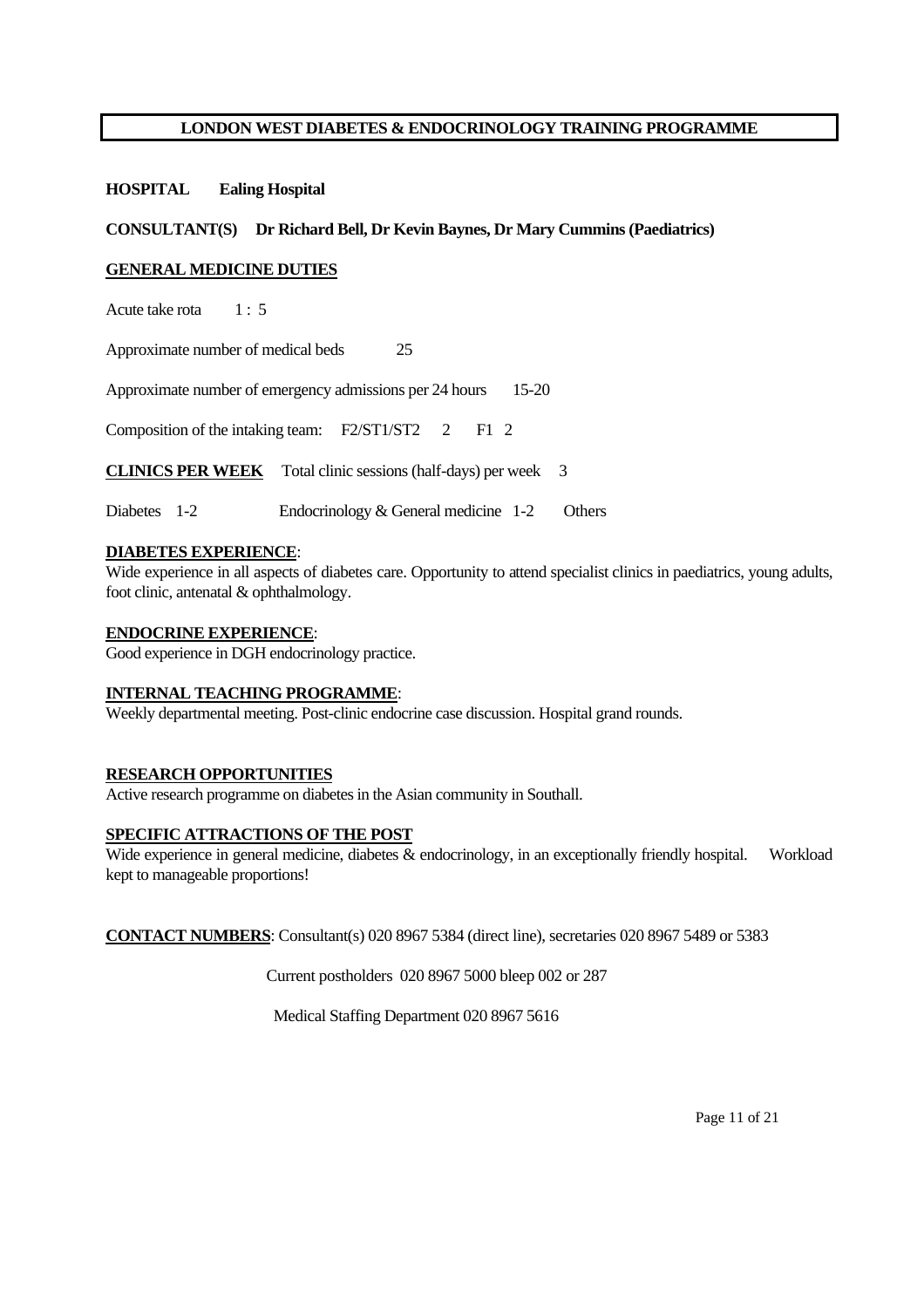# **NORTH WEST THAMES DIABETES & ENDOCRINOLOGY TRAINING PROGRAM**

#### **HOSPITAL Hammersmith Hospital**

# **CONSULTANT(S) Prof SR Bloom, Prof. K Meeran, Dr JF Todd, Dr A Dornhorst, Prof G Williams, Dr D Bassett, Prof T Aitman, Dr. Dr. A. Goldstone, Dr. W. Dhillo, Dr. E. Hatfield, Dr. N. Martin**

#### **GENERAL MEDICINE DUTIES**

Acute take rota 4 weeks GIM and 10 weeks pure endocrinology and diabetes

Approximate number of medical beds 14

All posts count for GIM. The posts are rotational with 10 weeks specialist endocrinology and diabetes and 4 weeks of GIM (1 week nights, 1 week off, 1 week days, 1 week mixed on average). SPRs cover specialist endocrinology on both the Hammersmith and Charing Cross sites to maximise exposure of all SPRs to the neuroendocrine tumour and pituitary clinics.

**CLINICS PER WEEK** Total clinic sessions (half-days) per week.

Diabetes 1 Endocrine 3 General medicine 1 Others 1

#### **DIABETES EXPERIENCE**:

Weekly diabetic out patients clinic that sees a variety of complex diabetic problems. The diabetic service works closely with the renal and transplant service to look after the largest diabetic renal population in Europe. The diabetic ante-natal clinic at Queen Charlotte's Hospital provides excellent training in all aspects of diabetic obstetric medicine. Provides a highly integrated Type 2 diabetic service with our diabetic primary care health care team. .

### **ENDOCRINE EXPERIENCE**:

Excellent, providing experience of the management of tertiary referrals including Cushings syndrome, pituitary tumours, carcinoid syndrome, gut hormone tumours, hepatic embolisation, localisation of gut hormone tumours as well as thyroid disease etc.

### **INTERNAL TEACHING PROGRAMME**:

Morning report (weekly), staff round (weekly), regular endocrine teaching and many other seminars

### **RESEARCH OPPORTUNITIES**

This post can be excellent preparation for MRC or Wellcome grant applications. Once a project is underway, most registrars are able to continue with this for the rest of their time here. The large number of previous registrars who are currently grantees in research confirms that this clinical registrar slot is ideal for academic endocrinologists.

#### **SPECIFIC ATTRACTIONS OF THE POST**

First-rate learning environment and training in academic endocrinology. Ten weeks out of every 14 are dedicated to specialist diabetes and endocrinology.

### **CONTACT NUMBERS**: Consultant(s) 020 8383 3242

 Current postholder 020 8383 1000 bleep 9049/9050 / 9051 Medical Staffing Department 020 8383 3309

Page 12 of 21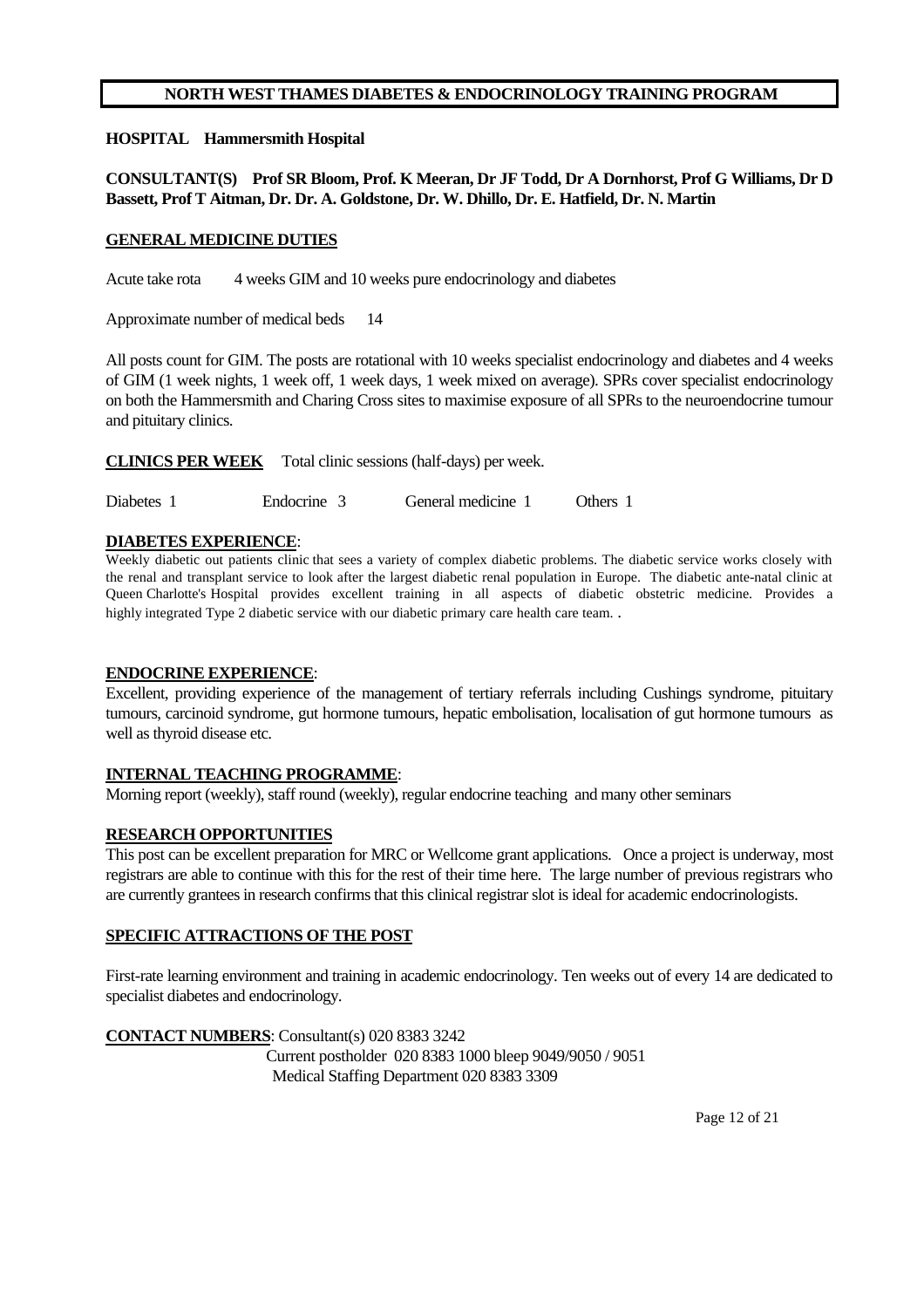### **NORTH WEST THAMES DIABETES & ENDOCRINOLOGY TRAINING PROGRAM**

**HOSPITAL Hemel Hempstead & St Albans Part of West Herts Hospitals Trust which also includes Watford General Hospital**

### **CONSULTANT(S) Dr C Johnston, Dr C Kong**

### **GENERAL MEDICINE DUTIES**

Acute take rota 1:10

Approximate number of medical beds 15-25

Approximate number of emergency admissions per 24 hours 15-20 Composition of the intaking team: SHOs 2 HPs 2

From March 2009 all acute medicine will be located on a new Acute Admissions Unit at Watford General. This will be the largest AAU in Western Europe and actively supported by the consultants including 3 new acute physicians. Will provide excellent training in acute medicine. There will be a speciality team on-call daily giving excellent training in acute diabetes and endocrinology. The SPR will rotate with 2 others maintaining training in out-patient clinics

**CLINICS PER WEEK** Total clinic sessions (half-days) per week. Subject to gm rota....

Diabetes 2 Endocrine/General medicine 2 Others: Antenatal/Paed/Impotence (optional)

#### **DIABETES EXPERIENCE**:

Clinical experience in all aspects of diabetes, with specialist foot, antenatal  $\&$  paediatric clinics

# **ENDOCRINE EXPERIENCE**:

General DGH endocrinology covering all aspects including pituitary disorders

### **INTERNAL TEACHING PROGRAMME**:

Post clinic review - after all clinics. 3 lunchtime meetings per week

#### **RESEARCH OPPORTUNITIES**

Time is limited, but involvement is encouraged. Department is involved in various studies. Previous post-holders have presented papers at the Diabetes UK,, BES, RSM and regional meetings.

# **SPECIFIC ATTRACTIONS OF THE POST**

Excellent basic training in GIM, diabetes & endocrinology

### **CONTACT NUMBERS**: Consultant 01442 287083

 Current postholder - 01442 213141 bleep 015 Medical Staffing Department 01442 287000

Page 13 of 21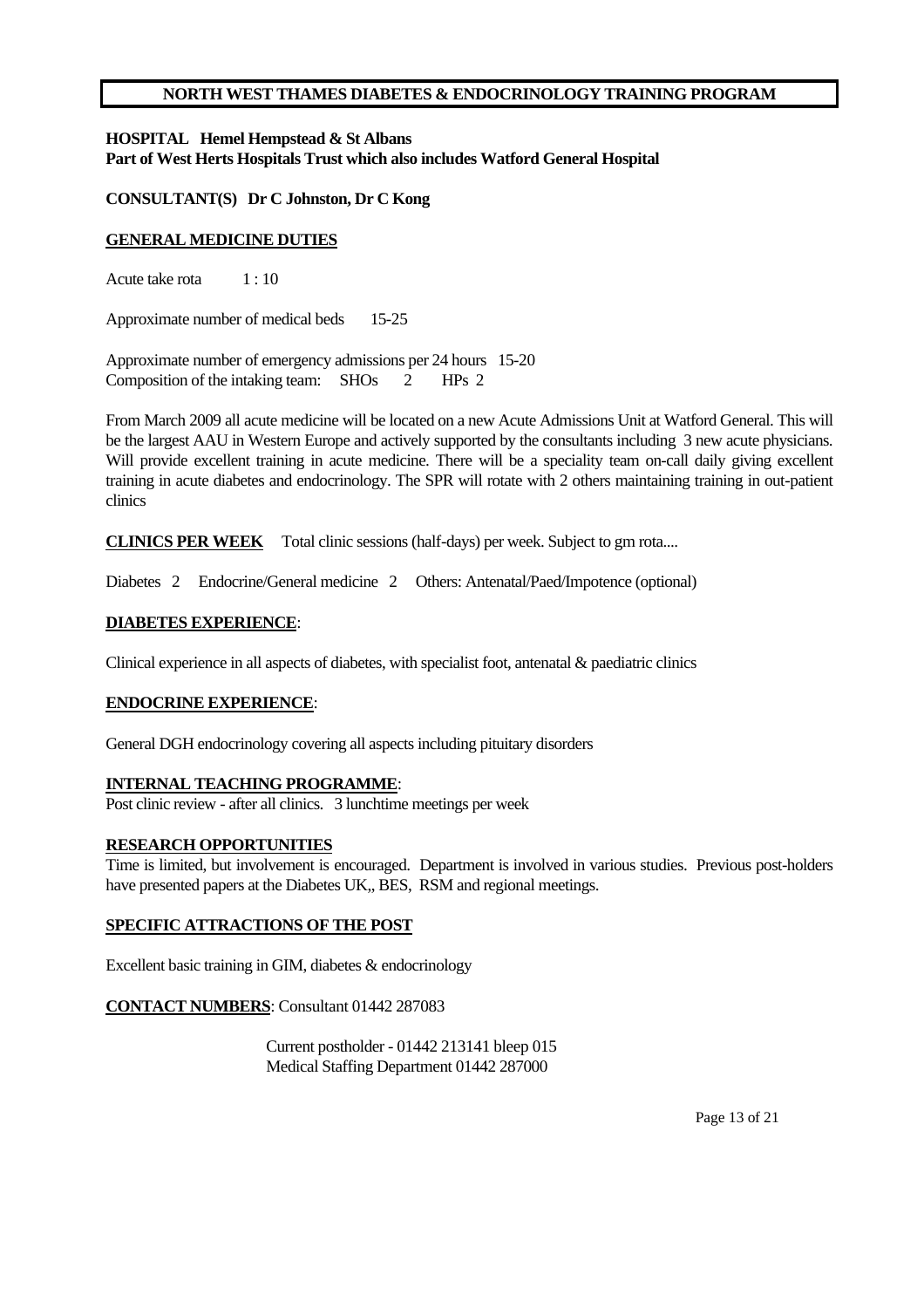HOSPITAL The Hillingdon Hospital

CONSULTANT(S) Dr Rowan Hillson, Mark Edwards, R. Baburaj, and Dai Thomas

#### GENERAL MEDICINE DUTIES

Acute take rota 1 : 11 (ie 1 night in 11 and 1 day in 11, 13 hr shifts)

Approximate number of medical beds on Firm 20

Approximate number of emergency admissions per 24 hours 20 (15% from Heathrow airport)

Composition of the intaking team per 24 hrs:  $2$  SpRs,  $4$  on-call  $+1$  MAU SHO, HPs 1 or 2

CLINICS PER WEEK Total clinic sessions (half-days) per week

Diabetes (Complex, antenatal, paeds/young) 2 Endocrine 1 General Medicine / lipid 1.

#### DIABETES EXPERIENCE:

Wide experience in all aspects of diabetes care, in a motivated multidisciplinary team. Clinics for children, teenagers, prepregnant and antenatal, complex, annual review, wound care and GIM IP care - ITU, maternity, surgical wards, CCU, stroke unit etc.

#### ENDOCRINE EXPERIENCE:

General endocrine experience in thyroid, adrenal, pituitary, ovarian, lipids etc. Supervision of inpatients & endocrine function tests.

#### INTERNAL TEACHING PROGRAMME:

Teaching sessions with consultants, OP review, weekly morning report, weekly grand round, journal club, weekly tutorials (all juniors), X-ray meetings. MRCP PACES exam centre.

### RESEARCH OPPORTUNITIES

Research encouraged. Room available. Studies currently being undertaken.

### SPECIFIC ATTRACTIONS OF THE POST

Purpose built diabetes & endocrine unit, with comprehensive District Diabetes Centre. Large multi-disciplinary Diabetes Team. Very friendly hospital attracting high quality SHOs.

CONTACT NUMBERS: Consultant(s) 01895 279265 Current postholder 01895 238282 bleep 810 Medical Staffing Department 01895 279830 or 279834

Page 14 of 21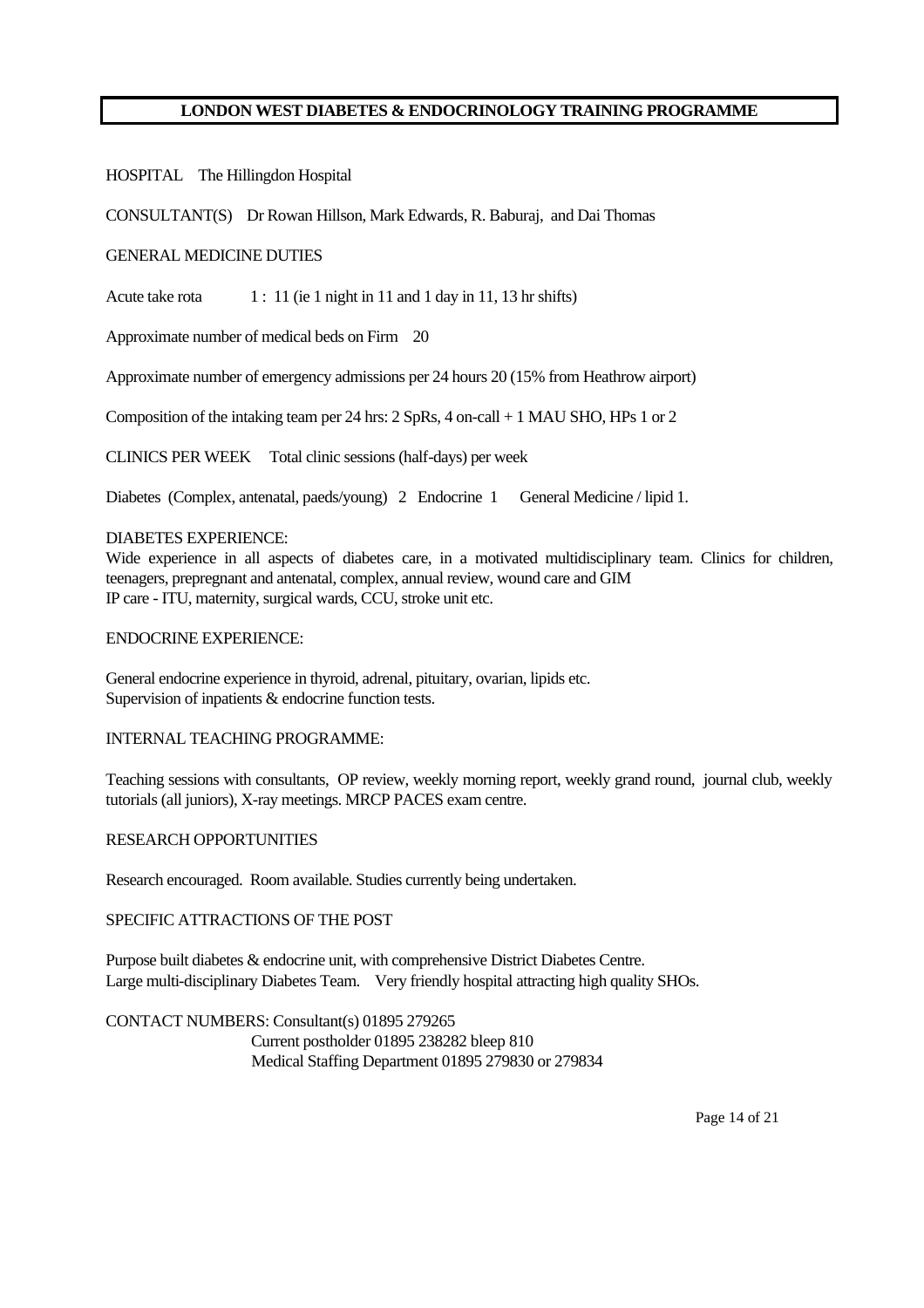#### **HOSPITAL Northwick Park**

#### **CONSULTANT(S) Dr K Steer, Dr. Mushtaqur Rahman and Dr A Qureshi**

#### **GENERAL MEDICINE DUTIES**

Acute take rota 1 : 12 (with internal cover approximately 1:10)

Approximate number of medical beds 200 (home ward currently 15 beds)

Approximate number of emergency admissions per 24 hours 34

Composition of the in-taking team working on Medical Assesment Unit: SpR's 2 (1 on nights) SHOs 5 (1 on nights) Hps 1 plus team of clinical nurses specialists.

**CLINICS PER WEEK** Total clinic sessions (half-days) per week 4

Diabetes 6 (Pregnancy, Type 1, Type 2, New Patient, Adolescent, Wound care and Podiatry) Endocrine 1 (plus radioactive iodine session twice per month) General medicine & lipids 1

#### **DIABETES EXPERIENCE**:

Excellent experience in all aspects of diabetes care.

Joint paediatric, obstetric & foot clinics with weekly meeting with Moorfields Eye Hospital discussing abnormal community retinopathy screening .

#### **ENDOCRINE EXPERIENCE**:

Large endocrine clinics. Paediatric Endocrinology Clinic (lead consultant Dr Ahmed Masoud). Radio active iodine service

### **INTERNAL TEACHING PROGRAMME**:

Regular grand rounds, weekly endocrine (inclu Clinical Biochemists) radiology and joint meetings with Moorfields Ophthalmologists.

#### **RESEARCH OPPORTUNITIES**

Well supported and encouraged. Projects tailored to individual needs or to link in with established projects.

#### **SPECIFIC ATTRACTIONS OF THE POST**

Good general training excellent team working.

**CONTACT NUMBERS**: Consultant(s) 020 8869 2623 (secretary) or e-mail (keith.steer@nwlh.nhs.uk; asjid.qureshi@nwlh.nhs.uk )

Page 15 of 21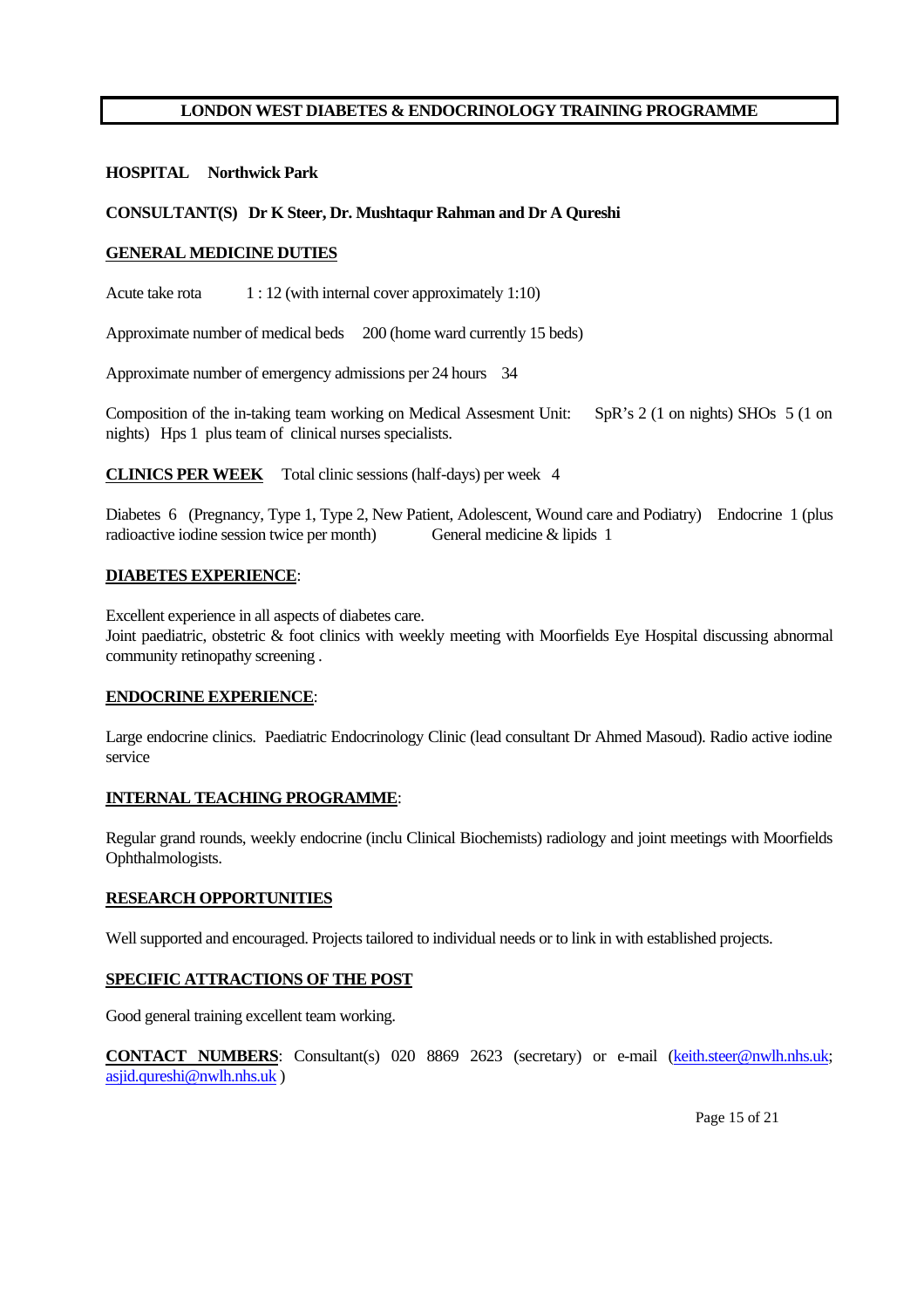#### **HOSPITAL St Mary's Hospital**

# **CONSULTANT(S) Dr RS Elkeles, Prof DG Johnston, Dr S Robinson, Dr J Valabhji, Dr J Cox, Dr. David Gable.**

#### **GENERAL MEDICINE DUTIES**

Acute take rota 1 : 5 (shared between the 3 SpR post-holders)

Approximate number of medical beds 85 (total)

Approximate number of emergency admissions per 24 hours 18-24

Composition of the intaking team: SpR 1 SHOs 2 Hps 3

**CLINICS PER WEEK** Total clinic sessions (half-days) depend where the registrar is placed on the rota between, diabetes ~5, endocrinology ~5 and general medicine ~2-3. The registrar focuses on one each of these for 5 weeks each only doing on call whilst doing GIM.

#### **DIABETES EXPERIENCE**:

Excellent general and specialised diabetes experience. There are general T1 and T2 diabetes clinics, with additional clinics in multidisciplinary foot care, young persons', renal and paediatric diabetes. There is a weekly diabetes and endocrine complications of pregnancy clinic. There is a diabetes ward round.

#### **ENDOCRINE EXPERIENCE**:

There is excellent experience in general and specialised endocrinology. Registrars would gain experience in pituitary, thyroid (with an thyroid multidisciplinary team), adrenal & bone disease. St Mary's works with National Hospital for neurological disease, therefore registrars gain experience all aspects of pituitary disease. There is a monthly gynaecological endocrine clinic. There is a weekly metabolic bone disease clinic.

#### **INTERNAL TEACHING PROGRAMME**:

There are weekly meetings to discuss the management of endocrine and diabetes problems. There is a weekly journal club and weekly research seminar during term times.

### **RESEARCH OPPORTUNITIES**

There is an extensive research program in clinical endocrinology, diabetes and metabolic disorders; Professor Johnston is the national diabetes network co-ordinator. Present programs include the growth hormone replacement in adults (metabolic effects and novel replacement methods), the molecular and metabolic pathogenesis of type 2 diabetes mellitus (this encompasses several research programs in the aetiology of T2DM, including the NASH spectrum and ABCA1 and glucose metabolism) and the mechanisms of atherogenesis in T1DM.

#### **SPECIFIC ATTRACTIONS OF THE POST**

Busy active unit providing wide experience & opportunities for clinical and metabolic research. **CONTACT NUMBERS**: Consultant(s) 020 7886-(RSE) 6037, DGJ 1209, SR 1678, JV 6876, JC 5055 Current postholders' bleeps 1622, 1605, 1088 Medical Staffing Department 1954

Page 16 of 21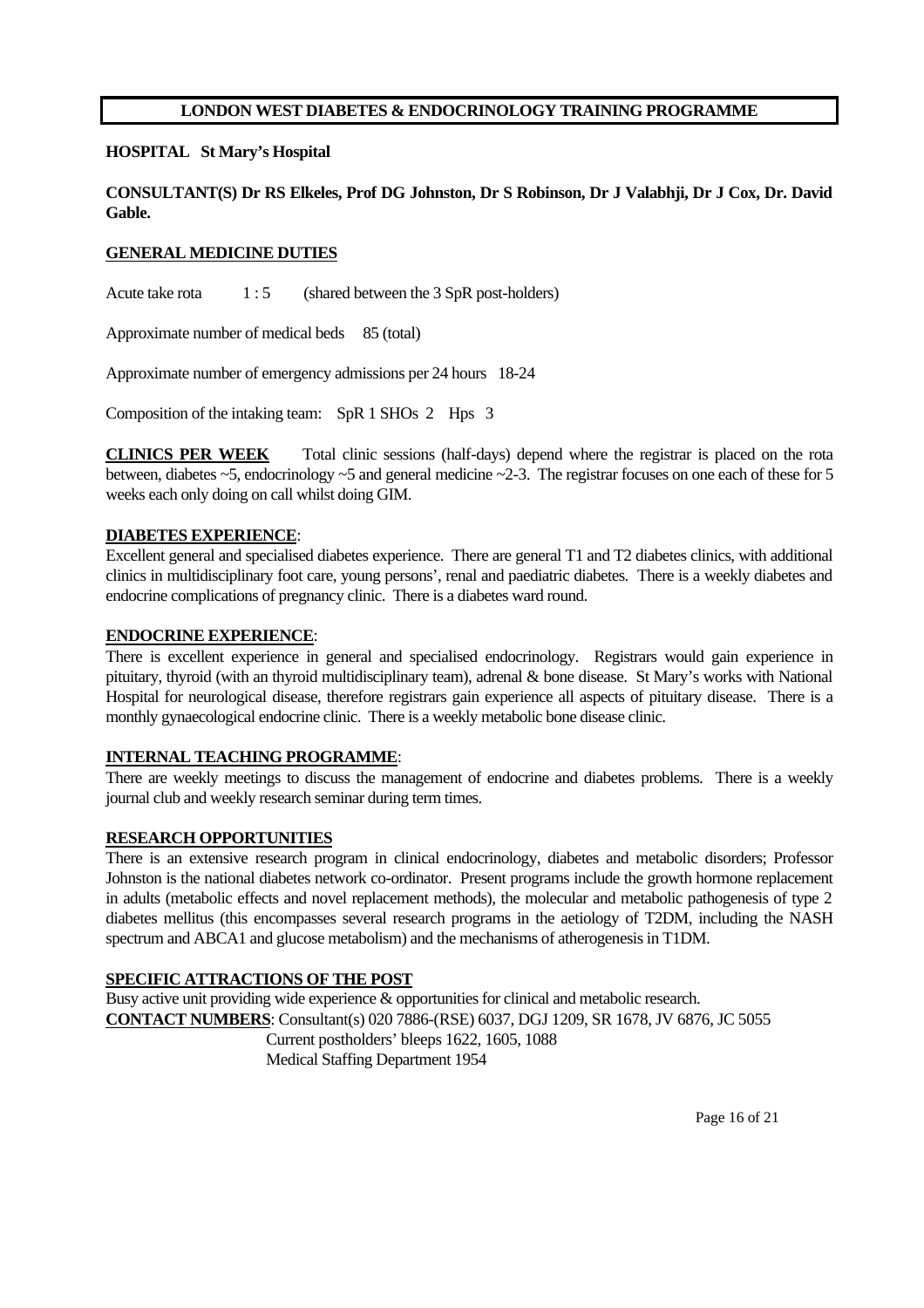**HOSPITAL Watford General Hospital (West Herts Hospitals NHS Trust)**

# **CONSULTANT(S) Dr Michael R Clements, Dr Arla J Ogilvie & Dr Julia Ostberg**

### **GENERAL MEDICINE DUTIES**

Acute take rota 1:10 Approximate number of regular inpatient medical beds 15 Approximate number of emergency admissions per 24 hours 25

Composition of the medical in-taking team in 24 hrs: **Day** SpR, 2xF2s (9-9), 1x F2 (11-11), 1xF1 (9-9), 1xRAU Staff Grade (9-5) **Night** SpR (9-9), 1x F2 (9-9), 1x F1 (9-9).

**CLINICS PER WEEK :** Total clinic sessions (half-days) per week Diabetes 1 Endocrine 1 General medicine 0.5 Others: 0.5 Antenatal, young adult diabetes, community diabetes, paediatric transition diabetes clinic

### **DIABETES EXPERIENCE**:

New patient clinic, follow up clinic, combined antenatal clinic. Opportunities for extra experience in Paediatric/ young adults /ophthalmology /footcare/ renal clinics

# **ENDOCRINE EXPERIENCE**:

Full range of general endocrinology, with opportunities for additional experience in calcium disorders, metabolic bone disease inc osteoporosis, pregnancy and reproductive endocrinology, paediatrics and infertility clinics. Supervision of dynamic endocrine tests.

# **INTERNAL TEACHING PROGRAMME**:

New state-of-the-art PGMC.

Twice weekly lunchtime lectures, weekly grand round.

Two-hourly internal teaching programme in endocrinology Thursday afternoons.

Generous study leave allowance, fully funded. Unique opportinuities for undergraduate and postgraduate teaching experience (UCL, Imperial & International) and involvement with hosting PACES.

Also host centre for the RCP Regional Update in Medicine

# **RESEARCH OPPORTUNITIES**

Opportunities for individual research programmes & involvement in clinical trials in diabetes & North London Clinic Studies Centre. Encouraged to undertake audit project.

# **SPECIFIC ATTRACTIONS OF THE POST**

Own fully furnished office with IT support in Watford Diabetes Centre. Well-staffed with 5 diabetes specialist nurses and endocrine specialist nurse. Friendly supportive team environment with cresh. A wide range of diabetic, endocrine and general medical experience with close consultant supervision in a large metropolitan hospital, with good communications and rapid access to central London. 2 SpRs rotate on and off wards offering ample time to pursue teaching, audit and specialty clinics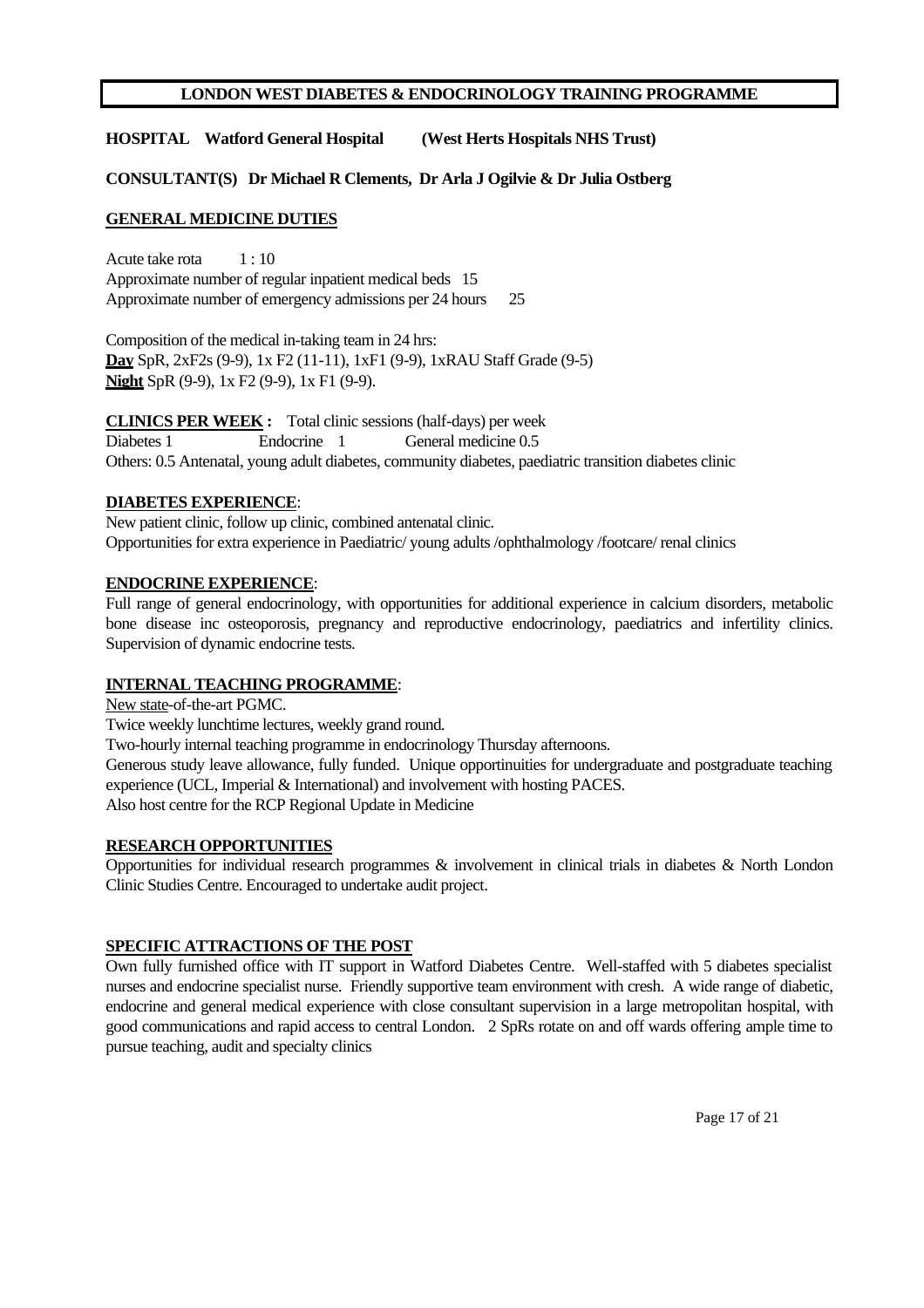**NB.** From 11 March 2009 Watford General will be opening the largest Acute Admissions Unit in the UK. Acute medical services at Hemel Hempstead Hospital & St Albans City Hospital will be centralising on the Watford site

CONTACT NUMBERS: Consultant Dr M R Clements 01923 217696 Dr AJ Ogilvie 01923 217287 Dr J Ostberg 01923 244366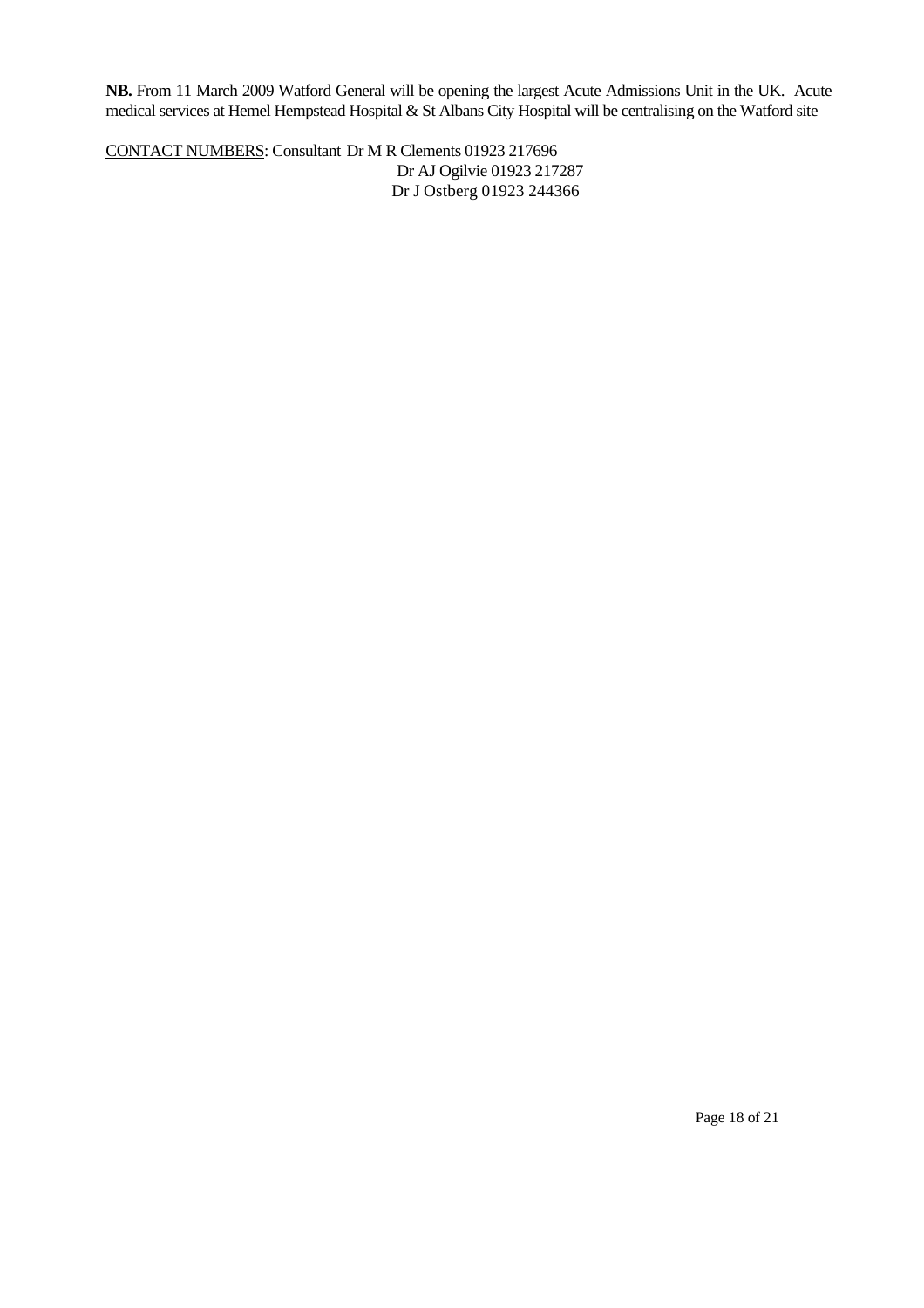# **HOSPITAL Welwyn Garden City (QE II Hospital)**

# **CONSULTANT(S) Dr P H Winocour.**

### **GENERAL MEDICINE DUTIES**

Acute take rota Full shift system, with a week of nights 1:8

Approximate number of medical beds 20

Approximate number of emergency admissions per 24 hours 15

Composition of the intaking team: SpR 1 : SHOs 2 : PRHO 1

**CLINICS PER WEEK** Total clinic sessions (half-days) per week

Diabetes 1 Endocrine / General medicine 1 Sub-Speciality Clinic (see below)

### **DIABETES EXPERIENCE**:

New & follow-up diabetic clinics. When off the wards there is an additional experience in fortnightly antenatal diabetes, monthly joint eye clinics and monthly adolescent diabetic clinics.

### **ENDOCRINE EXPERIENCE**:

Thyroid, pituitary, metabolic bone, reproductive, hyperlipidaemia experience.

### **INTERNAL TEACHING PROGRAMME**:

Weekly grand round. Fortnightly diabetes / endocrinology meeting ~ ranging from journal clubs to case discussions and lectures on a range of topics in diabetes and endocrinology.

### **RESEARCH OPPORTUNITIES**

Registrars are encouraged to pursue a project (audit or research) during their attachment with a view to presentation and / or publication of findings.

### **SPECIFIC ATTRACTIONS OF THE POST**

Two registrars (one from Eastern Deanery) rotate on and off the wards. The registrar off the wards has the opportunity to attend sub-speciality clinics. There is one session per week (on and off the wards) dedicated to research / audit.

**CONTACT NUMBERS**: Consultants 01707 365093 (PW); Current postholders ( 01707 328111 bleep 0620 / 0672) Medical staffing: 01438 781565

Page 19 of 21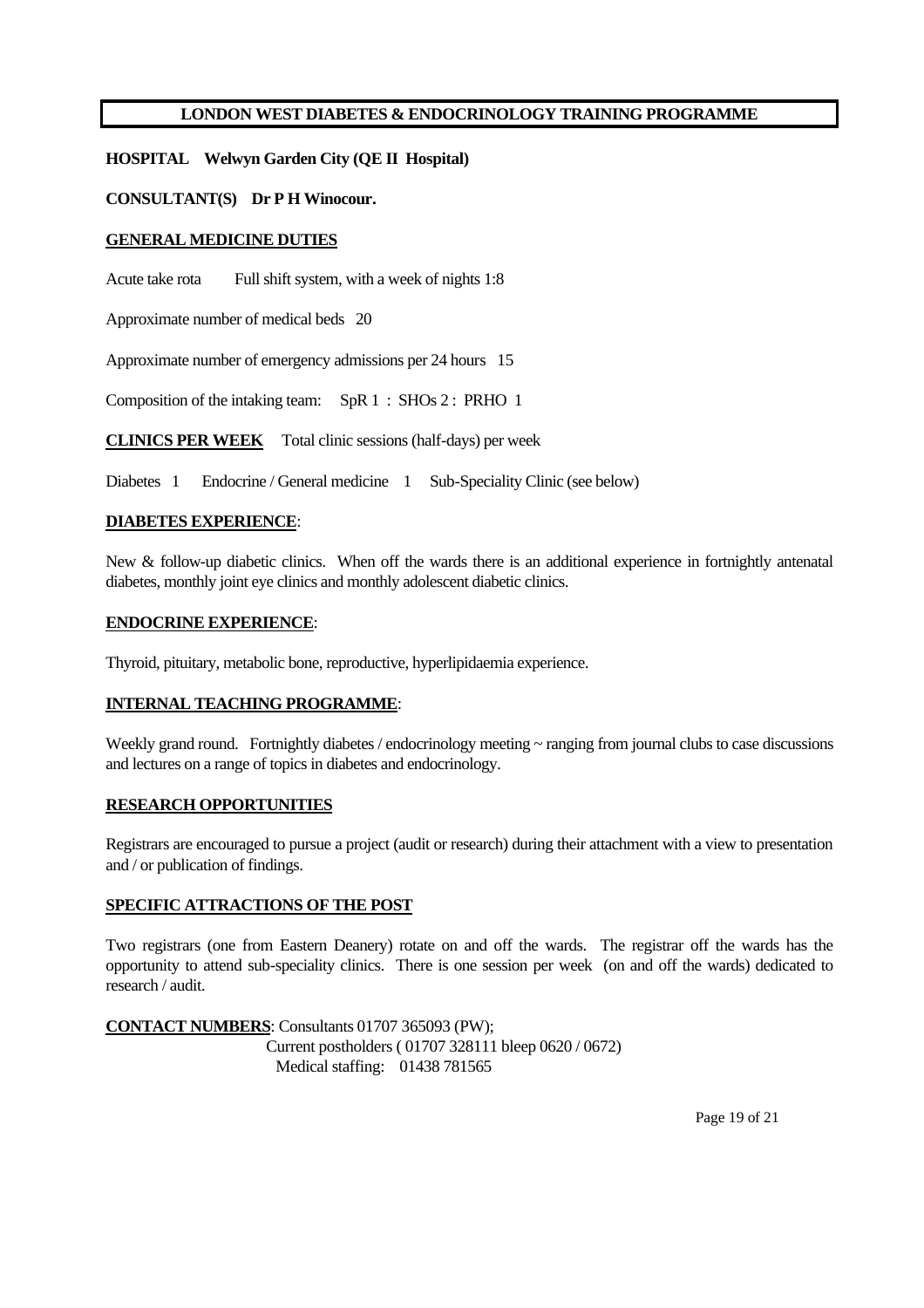# **HOSPITAL West Middlesex Hospital**

**CONSULTANT(S) Dr Rashmi Kaushal and Dr. Khalid Ahmad OTHER MEMBERS 2 SPRs, 2 SHOs, 2 PRHOs. 2 DSN, 2 secretaries.**

# **GENERAL MEDICINE DUTIES**

Acute take rota: 1 : 8 Full Shift. Approximate number of medical beds: 20-30 (in total for the 2 Endocrine firms) Approximate number of emergency admissions per 24 hours: 25 Composition of the in taking team: 2 SPR 2 SHO 2 PRHOs

**CLINICS PER WEEK** Total clinic sessions (half-days) per week: 3-4 Diabetes: 2 Endocrine: 1 General medicine/antenatal endocrine clinic: 1 **OR** Diabetes specialist Clinic (Adolescent/Foot): 1

# **DIABETES EXPERIENCE**:

1 diabetic new patient clinic per week. 1 diabetic follow-up clinic per week. 1 antenatal diabetes/endocrine clinic per week.1 Diabetic Foot Clinic per week. Monthly joint Adolescent Diabetic clinic. The specialist registrar sees diabetes ward referrals as appropriate supported by the Diabetes Nurse Specialist.

# **ENDOCRINE EXPERIENCE**:

1 Endocrine new and follow-up clinic per week. A 5 bedded medical day unit is used for performing dynamic endocrine tests. The registrar plays a central role in coordinating these investigations supported by his/her SHO and PRHO. The specialist registrar sees Endocrine ward referrals as appropriate.

# **INTERNAL TEACHING PROGRAMME**:

Physicians meeting weekly (Tuesday). X-ray meeting weekly (Monday). Diabetes/Endocrine unit meeting weekly (Thursday).

# **RESEARCH OPPORTUNITIES**

Candidates are strongly encouraged to undertake a project (study/Audit) with the aim of presenting and publishing their work. There is plenty of clinical material available for a successful outcome. It is possible to dedicate a half-day session per week for research activity.

### **SPECIFIC ATTRACTIONS OF THE POST**

Good training in general medicine, diabetes and endocrinology. Exposure to a vast range of Diabetes and Endocrine pathology. Friendly hospital in a new modern building.

### **CONTACT NUMBERS**:

Consultants and Current post holder via secretaries: 020 8321 6971/ 020 8321 6538. Medical Staffing Department: 020 8565 5470.

Page 20 of 21